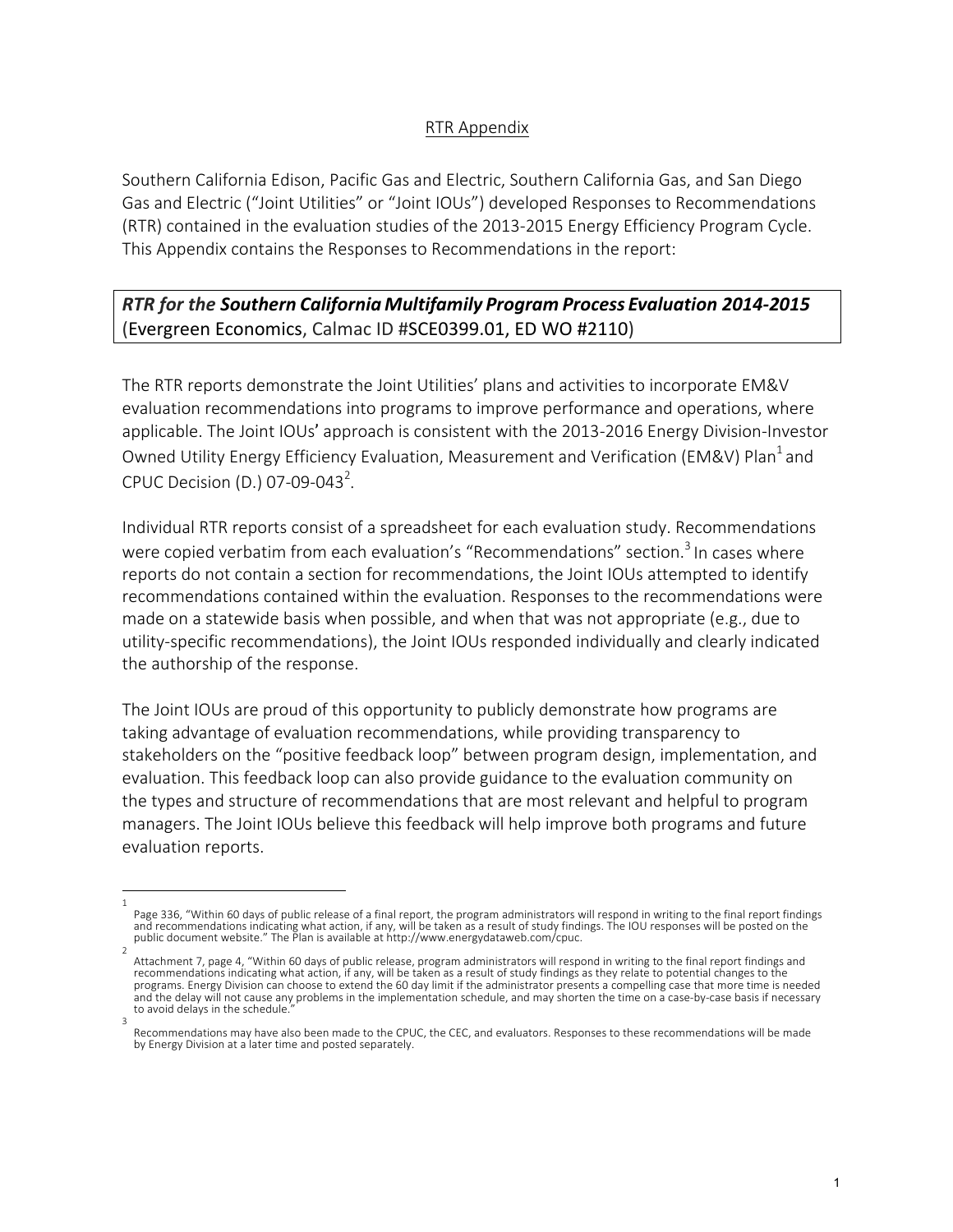## **Disposition Notes**

## **Response to Recommendations (RTR) in Impact, Process, and Market Assessment Studies**

| <b>Study Title:</b> | Southern California Multifamily Program Process Evaluation 2014-2015                        |  |  |  |
|---------------------|---------------------------------------------------------------------------------------------|--|--|--|
| Program:            | Multifamily                                                                                 |  |  |  |
| <b>Author:</b>      | Evergreen Economics                                                                         |  |  |  |
| <b>Calmac ID:</b>   | SCE0399.01                                                                                  |  |  |  |
| ED WO:              | 2110                                                                                        |  |  |  |
| Link to Report:     | http://www.calmac.org/publications/SoCal Multifamily Process Eval 2014-15 Vol 1 - FINAL.pdf |  |  |  |
|                     | http://www.calmac.org/publications/SoCal_Multifamily_Process_Eval_2014-15_Vol_2_-_FINAL.pdf |  |  |  |

## Examples:

ecific program change, give reason for rejection, or indicate that it's under further review.

ern California IOUs (SCE/SOCALGAS and SDG&E) agree commendation. We currently strive for this coordinato ensure program consistency routinely. This is comthe fact that the MFEER program is increasingly linked  $P/LI$  program by design, as well as linkage to local REN ms.

are providing a point-by-point reply to this recommen-

#1 bullet: The IOUs program design and cost effectivesideration is guided by the work paper which is limited nonth effective timeframe.

#2 bullet: This is for CPUC to address.

#3 bullet: We agree with this recommendation and will to strive for this. We believe a properly implemented int-of-Contact will alleviate much of this concern.

| Item# | Page # | <b>Findings</b>                                                                                                                                                                                                                                                                                                                                                                                                                                                                                                                                                                                                                                                                                                                                                                                                                                                                                                                                                                                                                                                                                                                                                                                                                                                                                                                                                                          | <b>Best Practice / Recommendations</b><br>(Verbatim from Final Report)                                                                                                                                                                                                                                                                                                                                                                                                                                                                                                                                                                                                                                                                                                                                                                                                                                                                                                                                                                                                                                                            | Recommendation<br><b>Recipient</b>                           | <b>Disposition</b>                           |                                                                                                                                                                                                                                                       |
|-------|--------|------------------------------------------------------------------------------------------------------------------------------------------------------------------------------------------------------------------------------------------------------------------------------------------------------------------------------------------------------------------------------------------------------------------------------------------------------------------------------------------------------------------------------------------------------------------------------------------------------------------------------------------------------------------------------------------------------------------------------------------------------------------------------------------------------------------------------------------------------------------------------------------------------------------------------------------------------------------------------------------------------------------------------------------------------------------------------------------------------------------------------------------------------------------------------------------------------------------------------------------------------------------------------------------------------------------------------------------------------------------------------------------|-----------------------------------------------------------------------------------------------------------------------------------------------------------------------------------------------------------------------------------------------------------------------------------------------------------------------------------------------------------------------------------------------------------------------------------------------------------------------------------------------------------------------------------------------------------------------------------------------------------------------------------------------------------------------------------------------------------------------------------------------------------------------------------------------------------------------------------------------------------------------------------------------------------------------------------------------------------------------------------------------------------------------------------------------------------------------------------------------------------------------------------|--------------------------------------------------------------|----------------------------------------------|-------------------------------------------------------------------------------------------------------------------------------------------------------------------------------------------------------------------------------------------------------|
|       |        |                                                                                                                                                                                                                                                                                                                                                                                                                                                                                                                                                                                                                                                                                                                                                                                                                                                                                                                                                                                                                                                                                                                                                                                                                                                                                                                                                                                          |                                                                                                                                                                                                                                                                                                                                                                                                                                                                                                                                                                                                                                                                                                                                                                                                                                                                                                                                                                                                                                                                                                                                   | If incorrect, please<br>indicate and redi-<br>rect in notes. | Choose:<br>Accepted, Re-<br>jected, or Other | Describe sp                                                                                                                                                                                                                                           |
| 1     | 127    | Research conducted as part of this study highlights<br>the importance of consistency of offerings both<br>across geographies and time, as well as the im-<br>portance of utility-specific relationships. Optimal<br>practices for meeting the needs of multifamily own-<br>ers and operators include:<br>• Offering the same measures with the same incen-<br>tive levels across all IOU customers (recognizing,<br>however, that measures will vary by fuel type);<br>• Aligning the timing of measure offerings across<br>IOUs as much as CPUC rules and program budget-<br>ing allows;<br>• Aligning communications to multifamily owners<br>and operators about program offerings (including<br>descriptions of measure offerings) and participa-<br>tion requirements (such as forms that need to be<br>completed) across IOUs;<br>• Making joint outreach visits to operators of large<br>portfolios that span across IOU service areas to en-<br>gage multifamily decision- makers around energy<br>efficiency and increase the value of the meeting by<br>focusing on the portfolio as a whole; and<br>• Coordinating in a similar fashion, wherever possi-<br>ble, with large energy and relevant non-energy<br>utilities that did not participate in this study to<br>provide statewide consistency on multifamily en-<br>ergy efficiency offerings and to leverage cross-pro- | We recommend that the Southern California IOU<br>multifamily programs and the California Public Utili-<br>ties Commission (CPUC) maintain consistency and<br>predictability in program offerings. Specifically:<br>• (#1) The IOU programs should provide long-term<br>measure and program offerings that span two or<br>more years and continue to allow multifamily cus-<br>tomers to reserve funds for projects.<br>• (#2) The CPUC should consider the timespan of<br>multifamily building renovations in the establish-<br>ing future program cycles or otherwise ensure suf-<br>ficient flexibility in allowing program spending and<br>commitments of sufficient duration to accommo-<br>date market decision-making practices. Any<br>changes in program cycles will require adjust-<br>ments in impact evaluations and the program ap-<br>plication timelines as well.<br>• (#3) Programs should continue to coordinate on<br>program eligibility parameters and other cus-<br>tomer-facing program components so they are<br>aligned as much as practical (within the con-<br>straints of unique program design needs). | SoCal IOUs and<br>CPUC                                       | Other                                        | The Souther<br>with this red<br>tion effort to<br>plicated by t<br>to the ESAP<br>MF program<br>Below, we a<br>dation.<br>$\bullet$ Reply to #<br>ness consi<br>to a 12-m<br>$\bullet$ Reply to #<br>$\bullet$ Reply to #<br>continue t<br>Single-Poi |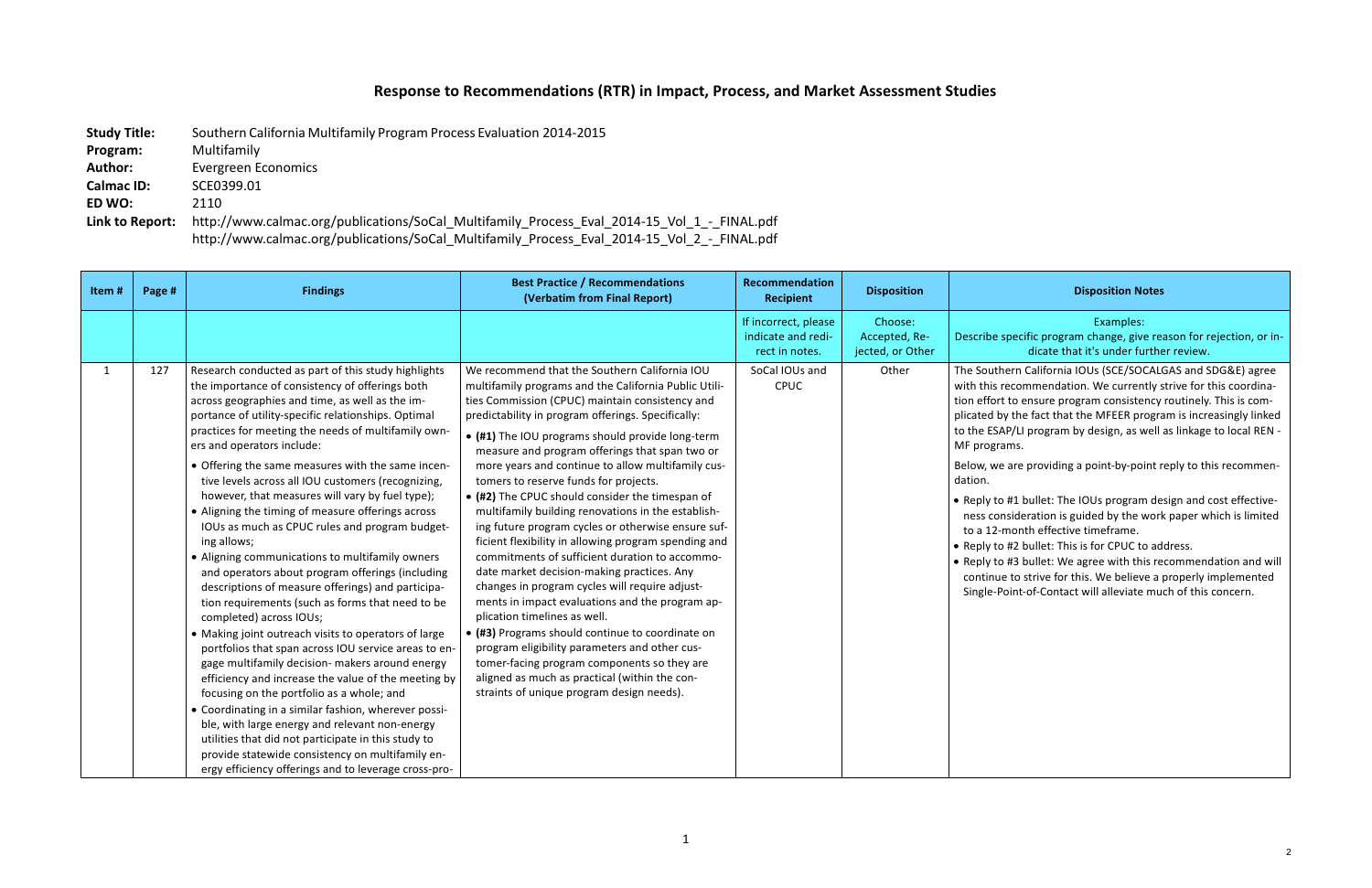vith this recommendation. The IOUs plan on utilizing a ed Single Point of Contact (SPOC) approach as detailed

MFSPOC to meet the needs of major real estate investroups and their EE investments (i.e., real estate portfods), through leveraging existing account executives, and nultifamily properties.

m Contractor-SPOC to support MF complex needs.

two types of SPOCs, the MF programs can then scale the various types of multifamily property owners and needs.

vith leveraging not only MFEER but also other Multivities to serve as a gateway to more comprehensive retrever, the recommended approach would require an pgrade to the IOU's tracking systems to support such Ve believe MF property owner/manager engagement t by identifying the MF properties with the highest entensity.

nderstand the MF complexes' energy usage, the IOUs tinue to leverage applications such as:

rgy Star Portfolio Manager

gy Advisor Tools

are offering a point-by-point reply to this recommen-

#1 bullet: This recommendation will require a major IT ing and a high level of effort. This is too large to be adn this manner at this time. Rather than solving this as llenge, the IOUs would like to use a different approach sing Benchmarking to bring focus to the situation. #2 bullet: The IOUs are already implementing this recation.

#3 bullet: The IOUs agree with recommendation and ating approaches to perform this type of analysis

targets are identified, it is possible that a multi-year approach can be used to improve the building's perince building owners are likely to have ROI criteria and nts. This is consistent with the MF program's layer of roach to engage the MF building owners over time.

|              |     | motion that is possible with water utilities. (Utili-<br>ties of potential interest include the Los Angeles<br>Department of Water and Power, Pacific Gas &<br>Electric, and large water-only utilities.)                                                                                                                                                                                                                                                                                                                                                                                                                                                                                                                                                                                                                                |                                                                                                                                                                                                                                                                                                                                                                                                                                                                                                                                                                                                                                                                                                                                                                                                                                                                                                                                                                                                                                                                                     |            |       |                                                                                                                                                                                                                                                                                                                                                                                                               |
|--------------|-----|------------------------------------------------------------------------------------------------------------------------------------------------------------------------------------------------------------------------------------------------------------------------------------------------------------------------------------------------------------------------------------------------------------------------------------------------------------------------------------------------------------------------------------------------------------------------------------------------------------------------------------------------------------------------------------------------------------------------------------------------------------------------------------------------------------------------------------------|-------------------------------------------------------------------------------------------------------------------------------------------------------------------------------------------------------------------------------------------------------------------------------------------------------------------------------------------------------------------------------------------------------------------------------------------------------------------------------------------------------------------------------------------------------------------------------------------------------------------------------------------------------------------------------------------------------------------------------------------------------------------------------------------------------------------------------------------------------------------------------------------------------------------------------------------------------------------------------------------------------------------------------------------------------------------------------------|------------|-------|---------------------------------------------------------------------------------------------------------------------------------------------------------------------------------------------------------------------------------------------------------------------------------------------------------------------------------------------------------------------------------------------------------------|
| $2^{\circ}$  | 128 | The concept of a single point of contact-a key fea-<br>ture of the IOUs' program concept-is conceptually<br>good and viewed favorably by contractors and mul-<br>tifamily decision-makers. However, it is also clear<br>that both the utility and contractor relationships<br>with customers complement each other, and other<br>details about the nature of the program interaction<br>with customers seem to matter more than whether<br>customers have a single person acting as their main<br>contact.                                                                                                                                                                                                                                                                                                                               | We recommend that continued transition to a single<br>point of contact include joint customer outreach by<br>both utility staff and implementation contractors<br>acting as a unified team. To the extent practical, out-<br>reach to customers should be customized to the<br>customer's needs and circumstances, which may in-<br>clude being able to address details about a specific<br>efficiency upgrade, efficiency opportunities across<br>multiple buildings, and aspects of the customer-util-<br>ity relationship beyond efficiency (such as rate op-<br>tions and billing). Approaching the single point of<br>contact with this goal will maximize the value to the<br>customer and should increase customer engage-<br>ment and receptivity.                                                                                                                                                                                                                                                                                                                          | SoCal IOUs | Agree | We agree w<br>two-pronge<br>below:<br>1. An IOU<br>ment gr<br>lio neec<br>other m<br>2. Progran<br>With these<br>to support t<br>managers'                                                                                                                                                                                                                                                                    |
| $\mathbf{3}$ | 129 | Program participants continue to make use of light-<br>ing upgrades above all other efficiency opportuni-<br>ties available through the Multifamily Energy Effi-<br>ciency Rebate (MFEER) program. While some partic-<br>ipants are returning customers (either for lighting<br>upgrades in other facilities or non-lighting up-<br>grades), there appears to be unrealized potential for<br>more repeat participation. Furthermore, and more<br>importantly, there is room for more engagement by<br>past MFEER program participants in the implemen-<br>tation of additional measures through MFEER and<br>other multifamily efficiency offerings, such as En-<br>ergy Upgrade California Multifamily or ESA. Such<br>cross-program engagement would need to be ex-<br>panded for the IOUs' program vision to function as<br>intended. | We recommend that the IOUs expand customer in-<br>volvement in the full range of multifamily programs<br>and measures available by continuing and expanding<br>the use of the MFEER program as an entry point to<br>program participation. To facilitate the promotion of<br>the full range of multifamily program offerings, IOUs<br>should record and track:<br>• (#1) Customer-specific energy-saving opportuni-<br>ties identified during IOU staff and program inter-<br>actions with customers and subsequent follow-up<br>efforts so program staff and representatives have<br>an up-to-date record of suspected and known effi-<br>ciency opportunities for properties and past inter-<br>actions with decision-makers about those oppor-<br>tunities;<br>• (#2) Program participation by measure category;<br>• (#3) Program participation status for each cus-<br>tomer (such as first-time participants, repeat par-<br>ticipants, repeat participants with enhanced levels<br>of engagement, and dormant past participants<br>with identified remaining opportunities). | SoCal IOUs | Other | We agree w<br>family activ<br>rofits. Howe<br>extensive u<br>an effort. W<br>should start<br>ergy use int<br>To better ur<br>plan or con<br>• EPA's Ene<br>· IOU Energ<br>Below, we a<br>dation:<br>• Reply for<br>undertaki<br>dressed in<br>an IT chal<br>such as us<br>• Reply for<br>ommenda<br>$\bullet$ Reply for<br>are evalua<br>Once these<br>investment<br>formance si<br>requiremer<br>service app |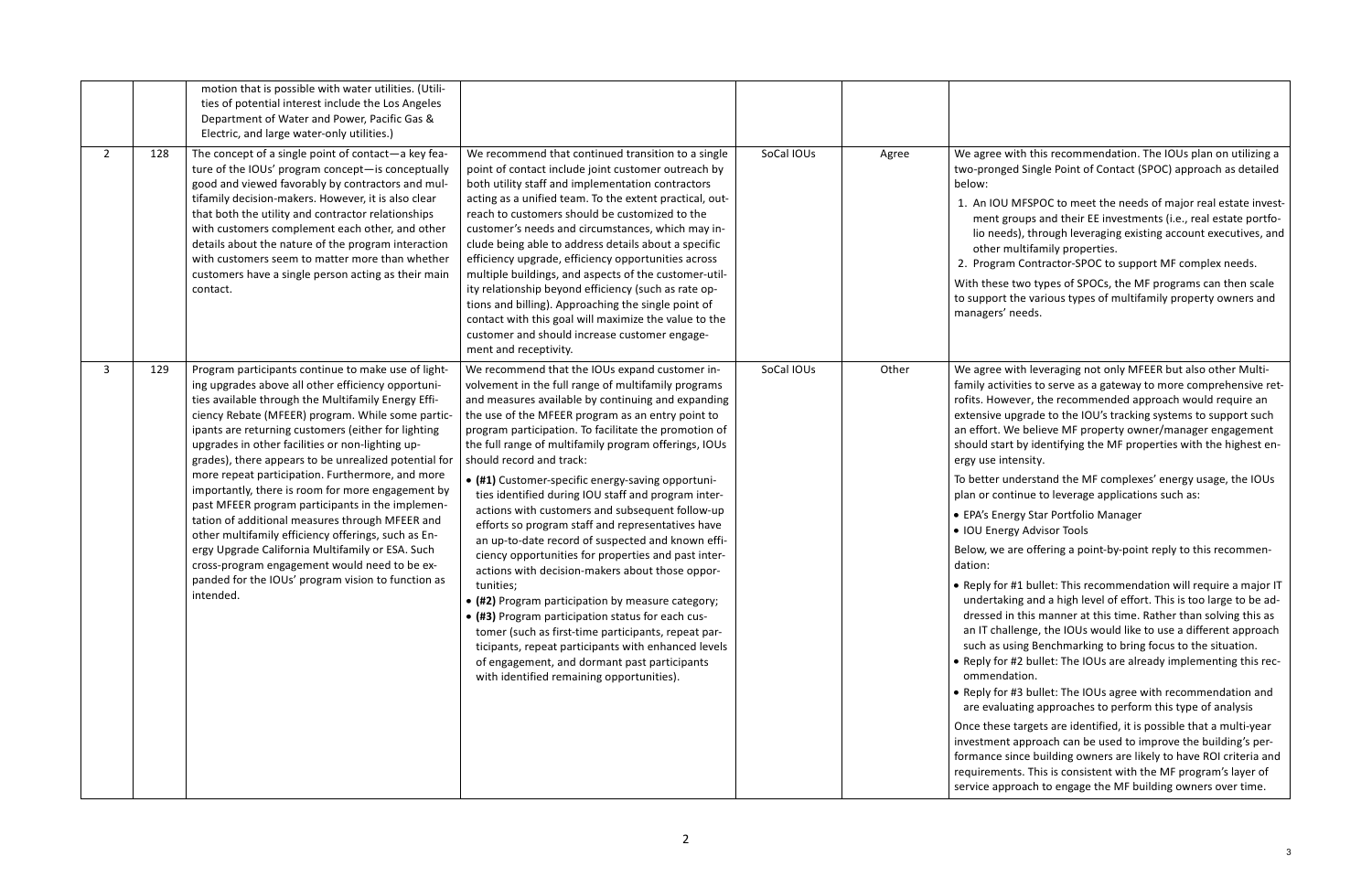with this recommendation. The MF programs are aling for new, innovative cost effective measures to help improve the energy efficiency of their properties. This ion of new measures is critical to the future of the proexample. MF programs will find it difficult to rely on other low cost measures since many of these measures available in 2018 or beyond due to changes in ndards and/or California voluntary standards. As a rerograms will need to find new measures or revisit such as:

erated laundry equipment bundled packages area specific measures

ciate this recommendation but feel it can be more fo $h$  have provided a point-by-point reply to this recombelow:

#1 bullet: We agree with this recommendation. The consider adding this material in our brochure for the rketing update.

tric IOUs already promote the importance of using the icient plug load appliances for the entire MF complexes ogram, including the most efficient co-pay laundry

#2 bullet: The IOUs would like to explore a more taridstream solution for this recommendation that works with lease operators. The timing of this is important nust be timed with the property owners' replacement which point the program will recommend high effippliances and to address free-ridership concerns.

am administrators currently invest substantial time and oordinate and synchronize program designs. Confidentisions require customer consent to share property tenant specific program participation and installation

| 4 | 130 | MFEER participation continues to be focused largely<br>on lighting measures even though the program of-<br>fers a broader range of measures. Other efficiency<br>opportunities-if they exist in these buildings-<br>seem to remain largely unaddressed. The MFEER<br>program can serve as a useful point of entry to<br>broader program participation in other aspects of<br>the IOUs' multifamily program offerings. MFEER pro-<br>gram participants tend to comprise a full range of<br>building and portfolio sizes, from small, individual<br>buildings to buildings in large portfolios. Over half of<br>the participants are first-time participants, and many<br>have general plans for future upgrades at the same<br>buildings or other facilities. Potential offerings in-<br>clude:<br>• Laundry initiative to promote greater equipment<br>efficiency among common area laundry equip-<br>ment<br>• Enhanced multifamily-specific building operator<br>training for facility staff | Further, we recommend that the IOUs continue to<br>seek out and offer new (and cost-effective)<br>measures.                                                                                                                                                                                                                                                                                                                                                                                                                                                                                                                                                                                                                                                                                                                                                                                                                                                                                                                                     | SoCal IOUs | Agree           | We agree w<br>ways lookir<br>customers i<br>identificatio<br>gram. For e<br>lighting or o<br>will not be<br>Codes/Stan<br>sult, the pro<br>measures s<br>• Coin oper<br>• Deemed I<br>• Common                                              |
|---|-----|------------------------------------------------------------------------------------------------------------------------------------------------------------------------------------------------------------------------------------------------------------------------------------------------------------------------------------------------------------------------------------------------------------------------------------------------------------------------------------------------------------------------------------------------------------------------------------------------------------------------------------------------------------------------------------------------------------------------------------------------------------------------------------------------------------------------------------------------------------------------------------------------------------------------------------------------------------------------------------------------|-------------------------------------------------------------------------------------------------------------------------------------------------------------------------------------------------------------------------------------------------------------------------------------------------------------------------------------------------------------------------------------------------------------------------------------------------------------------------------------------------------------------------------------------------------------------------------------------------------------------------------------------------------------------------------------------------------------------------------------------------------------------------------------------------------------------------------------------------------------------------------------------------------------------------------------------------------------------------------------------------------------------------------------------------|------------|-----------------|---------------------------------------------------------------------------------------------------------------------------------------------------------------------------------------------------------------------------------------------|
| 5 | 130 | Laundry initiatives for common area appliances<br>would need to involve laundry leasing companies<br>that control a substantial share of the washers and<br>dryers in these spaces. Given the range of replace-<br>ment rates of washers and dryers currently under<br>leasing arrangements and considering the fre-<br>quently-updated regulatory standards for laundry<br>equipment, it is not clear whether equipment re-<br>bates would be a cost-effective program approach.<br>IOUs could follow a phased approach, however, that<br>concentrates on an informational campaign in the<br>near term and program opportunities thereafter.                                                                                                                                                                                                                                                                                                                                                 | Unless or until a more comprehensive laundry re-<br>bate program proves to be cost-effective, we recom-<br>mend that the IOU multifamily programs consider an<br>informational campaign to encourage efficient laun-<br>dry practices in common areas and transition to the<br>most practical efficient laundry equipment when<br>leased equipment is upgraded.<br>This campaign could comprise two components:<br>• (#1) Informational tools for multifamily owners<br>and operators to encourage energy-efficient wash-<br>ing practices in common area laundry rooms; and<br>• (#2) An outreach effort directed at multifamily<br>owners and operators when their laundry leases<br>are due for renewal, to support their decision-<br>making and potential negotiations for more effi-<br>cient equipment at that time. (Program staff<br>would need to identify multifamily properties with<br>upgrade potential and laundry lease schedules as<br>part of on-site visits to multifamily properties<br>when they occur for other reasons.) | SoCal IOUs | Other           | We appreci<br>cused. We I<br>mendation<br>$\bullet$ Reply to $\sharp$<br>IOUs will<br>next marl<br>The elect<br>most effic<br>in the pro<br>measures<br>• Reply to $#$<br>geted mid<br>directly w<br>since it m<br>cycle, at v<br>ciency ap |
| 6 | 131 | Integration of separate programs into a unified pro-<br>gram umbrella will require internal consistency<br>(within IOUs) in participant tracking, marketing, and<br>outreach. Ideally, program metrics should consist-<br>ently track production in terms of units, buildings,<br>or complexes served, and outreach to customers                                                                                                                                                                                                                                                                                                                                                                                                                                                                                                                                                                                                                                                               | We recommend the use of a shared customer rela-<br>tionship management (CRM) system to facilitate in-<br>formation sharing across program, functional, and<br>utility lines.                                                                                                                                                                                                                                                                                                                                                                                                                                                                                                                                                                                                                                                                                                                                                                                                                                                                    | SoCal IOUs | <b>Disagree</b> | The progral<br>effort to co<br>ality provisi<br>owner or te                                                                                                                                                                                 |